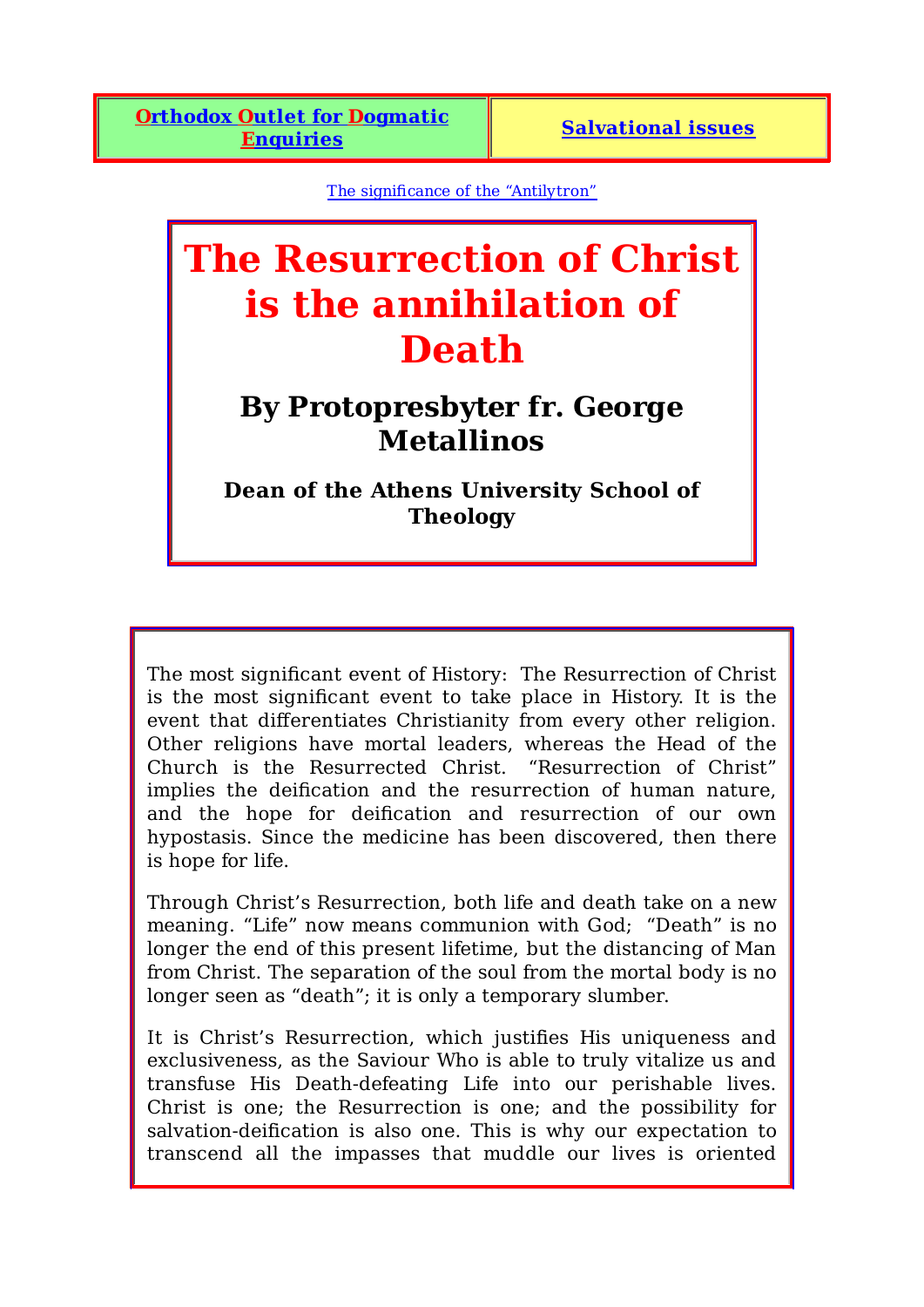towards Christ; to the Christ of the Saints; to the Christ of History.

The distorted "Christ" found in heresies or the "relativized" Christ found in the religious syncretism of the New-Age pan-religion constitute a rejection of the real Christ, as well as the Salvation offered by Him. The Christ of our Saints is also the Christ of History, and He rules out every possibility of confusing Him with all the other redemptive substitutes invented for misleading the masses; because that is the only way deception can maintain something fraudulent: by facilitating the dominion of antichrist powers (which may quite easily have infiltrated even the Church); powers, which albeit spread Death in their path, nevertheless can appear as "angels of light" and "deacons of justice".

When studying the experience of our Saints, we become aware that there are no existences as tragic as those "who have no hope" – hope for resurrection – inasmuch as they regard biological death as destruction and the end. Unfortunately, science has also succumbed to this tragic state, by desperately seeking methods for prolonging Man's lifespan and by conveying the illusion of being able to overcome natural death. However, equally tragic are those – even Christians – who become entrapped in "hermetically tight" Chiliast visions of universal bliss and mundane eschatology (thus losing the true meaning of the Resurrection) and sacrificing the hyper-cosmic to the endo-cosmic; the eternal to the transient.

The Resurrection of Christ as the resurrection of Man and all of Creation acquires a meaning only in the framework of Patristic soteriology; in other words, in the co-crucifixion and the co-resurrection with Christ. This is the way that Hellenism also preserved the Resurrection during its historical course. Forever faithful to the Resurrection of Christ, Orthodoxy has been characterized as "Church of the Resurrection", because it is on the Resurrection that it structures its entire historical presence, grafting the resurrectional hope into the conscience of Peoples; a fact that is revealed in their cultural continuance. Among them, the Hellenic People also learnt to dispel - in the Light of the Resurrection – the darkness that permeated their years of slavery (as was the Turkish occupation) during which, they would not hesitate, on wishing each other "Christ is Risen!" to add: "and Hellas is risen!" And they preserved this, for a full four hundred years…